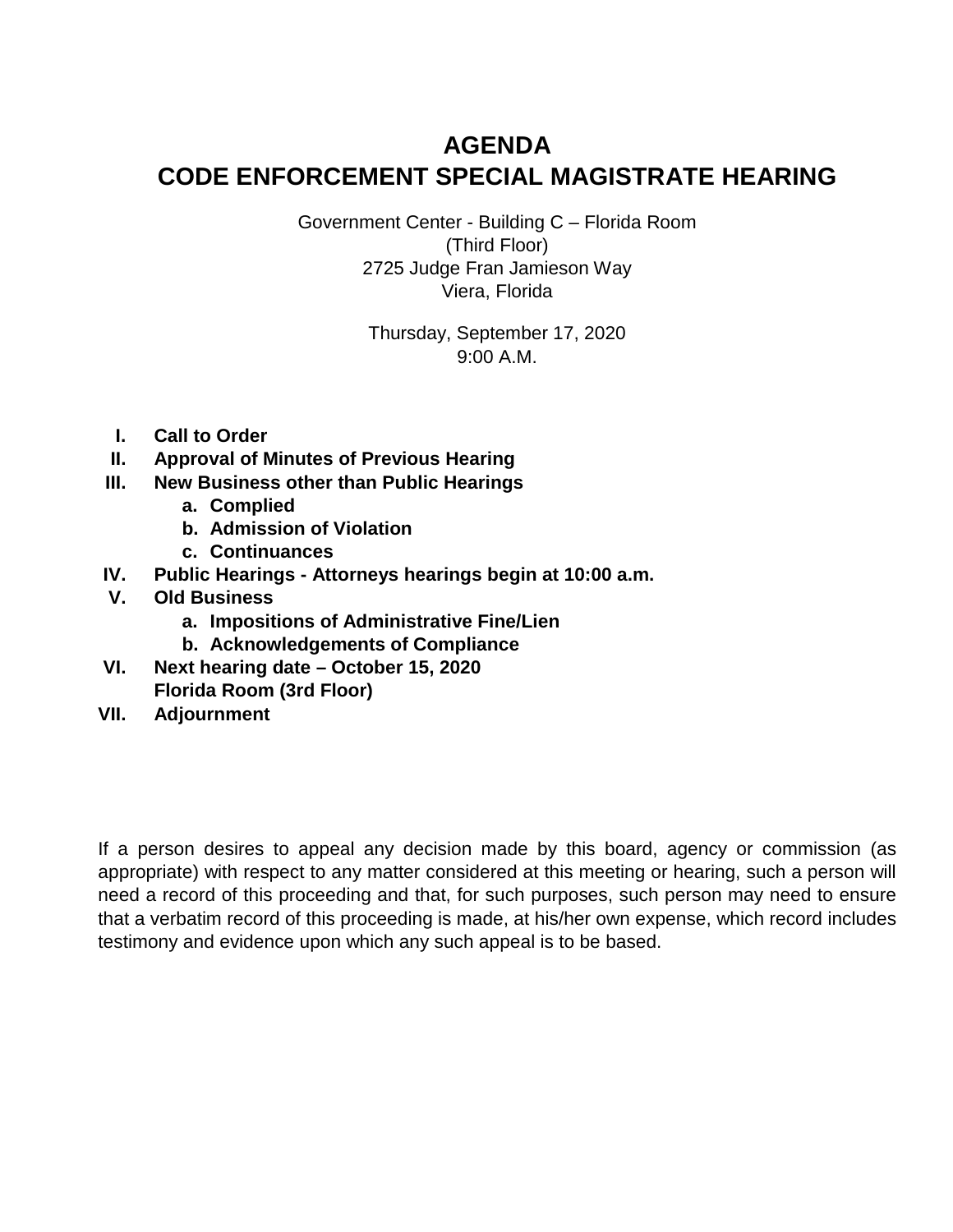## **CODE ENFORCEMENT SPECIAL MAGISTRATE HEARING**

Thursday, 17 September 2020 Agenda Items

## **Public Hearing**

### Case Number: 18CE-02322

Tax Account Number: 2315322

Site Address: 7007 N COURTENAY PKWY, MERRITT ISLAND, FL 32953

Owner: AIR LIQUIDE LARGE INDUSTRIES US LP 9811 KATY FWY, STE 100, ATTN: PROPERTY TAX DEPARTMENT, HOUSTON, TX 77024-1274

### Case Number: 19CE-02489

Tax Account Number: 2611593

Site Address: 4480 COQUINA RIDGE DR, MELBOURNE, FL 32935

Owner: GEOFFREY T GROSSENBACHER 2991 MANITOBA LN MELBOURNE, FL 32935-4805

#### Case Number: 20CE-00135

Tax Account Number: 2515213

Site Address: 1730 NEWFOUND HARBOR DR, MERRITT ISLAND, FL 32952

Owner: TAMMY KENNY 200 MILFORD POINT DR, MERRITT ISLAND, FL 32952-2589

#### Case Number: 20CE-00209

Tax Account Number: 2418727

Site Address: 405 SUNDORO CT, MERRITT ISLAND, FL 32953

Owner: HELME WALTER 405 SUNDORO CT, MERRITT ISLAND, FL 32953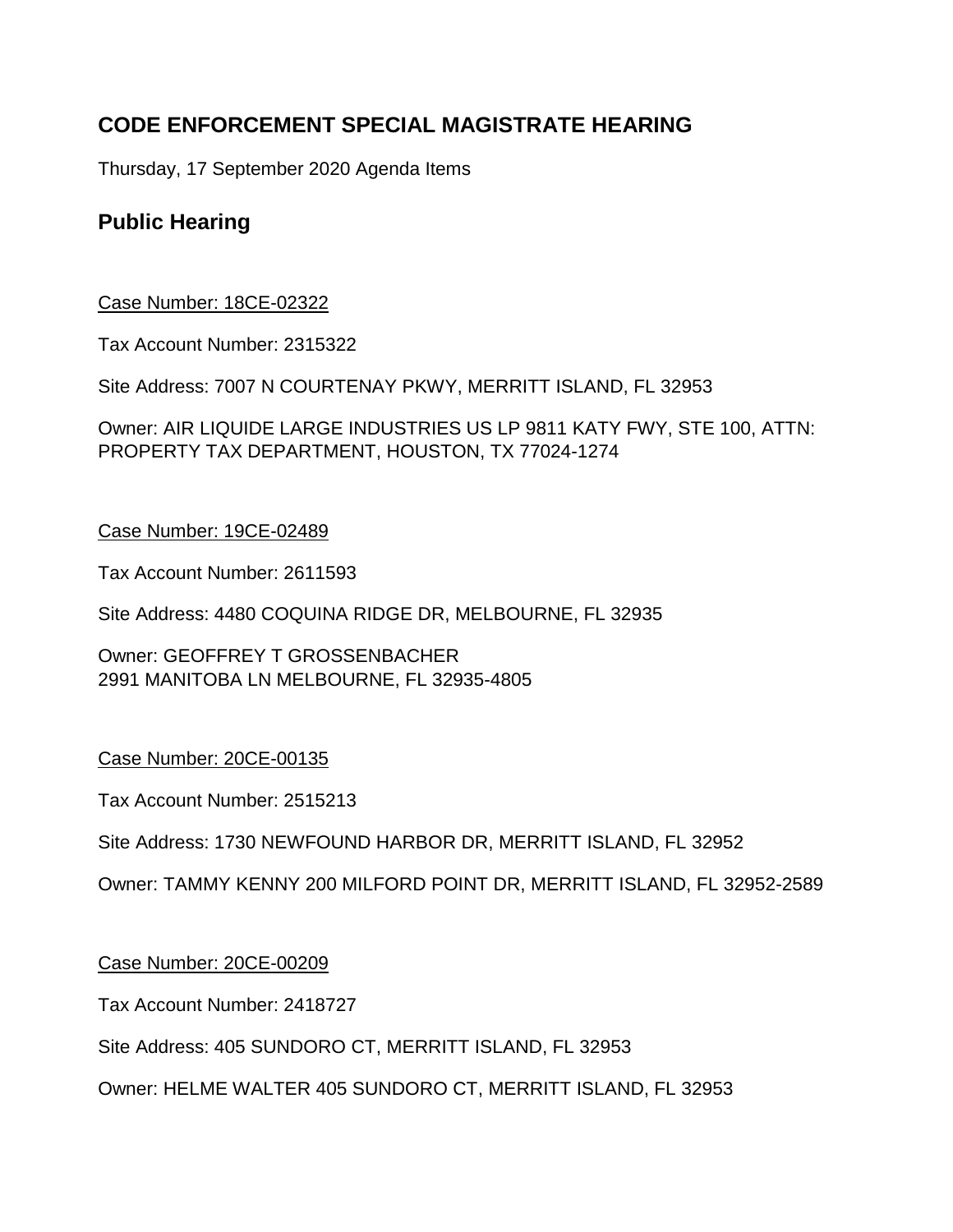Tax Account Number: 2310640

Site Address: 4295 DELESPINE RD, COCOA, FL 32927

Owner: JOSEPH J BERUBE ESTATE 4295 DELESPINE RD, COCOA, FL 32927

#### Case Number: 20CE-00986

Tax Account Number: 2419339

Site Address: 1005 E WAIKIKI DR, MERRITT ISLAND, FL 32953

Owners: N. GREGORY, AKA NORA GREGORY, TRUSTEE, BREVARD 1005 WAIKIKI LAND TRUST 2200 WINTER SPRINGS BLVD, STE 106-303OVIEDO, FL 32765-9358

#### Case Number: 20CE-01010

Tax Account Number: 2310752

Site Address: 651 ALOHA AVE, COCOA, FL 32927

Owner: JEFFREY A LAMY 651 ALOHA AVE,COCOA, FL 32927-8713

#### Case Number: 20CE-01039

Tax Account Number: 2317114

Site Address: 330 IRIS ST, COCOA, FL 32927

Owner: KEN W GRANTLAND 587 BARTON BLVD, ROCKLEDGE, FL 32955-3145

#### Case Number: 20CE-01128

Tax Account Number: 3006435

Site Address: 8820 HIGHWAY 1, MOTEL-Multiple Units, MICCO, FL 32976

Owner: HARBORVIEW MOTEL AND EFFICIENCIES, INC PO BOX 936, ROSELAND, FL 32957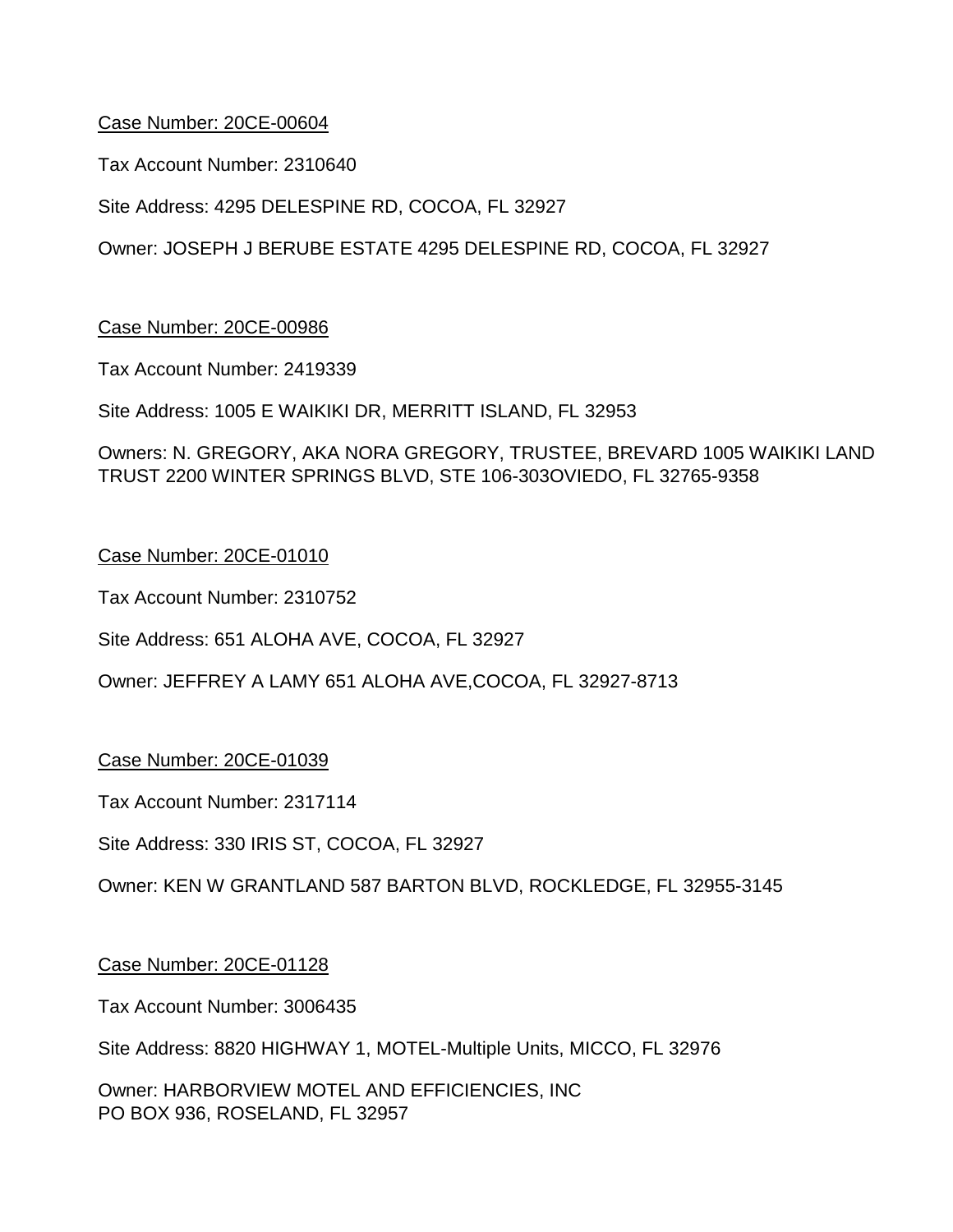Tax Account Number: 2102024

Site Address: 3517 TURNBULL RD MIMS, FL 32754

Owner: HEATQUEST LLC 7584 SOUTH RIVER RD BOX 416, WASHAGO, ONTARIO, L0K 2B0

#### Case Number: 20CE-01266

Tax Account Number: 2606148

Site Address: 2720 PINE CONE DR, MELBOURNE, FL 32940

Owners: CHAD KNOX & JINGER KNOX 2720 PINE CONE DR, MELBOURNE, FL 32940

#### Case Number: 20CE-01268

Tax Account Number: 2531569

Site Address: MERRITT ISLAND, FL

Owners: ERIC RINKUS, SHANNON RINKUS 7543 NW 3RD CT, PLANTATION, FL 33317

#### Case Number: 20CE-01416

Tax Account Number: 2813709

Site Address: 1786 HAYWORTH CIR NW, PALM BAY, FL 32907

Owners: LOUIS M ROY & YOLETTE AZOR 1786 HAYWORTH CIR NW, PALM BAY, FL 32907

#### Case Number: 20CE-01417

Tax Account Number: 2950737

Site Address: 3073 WATERBURY AVE SE, PALM BAY, FL 32909

Owners: LUIS MORALES & ALISCA D MORALES 3073 WATERBURY AVE SE, PALM BAY, FL 32909-8452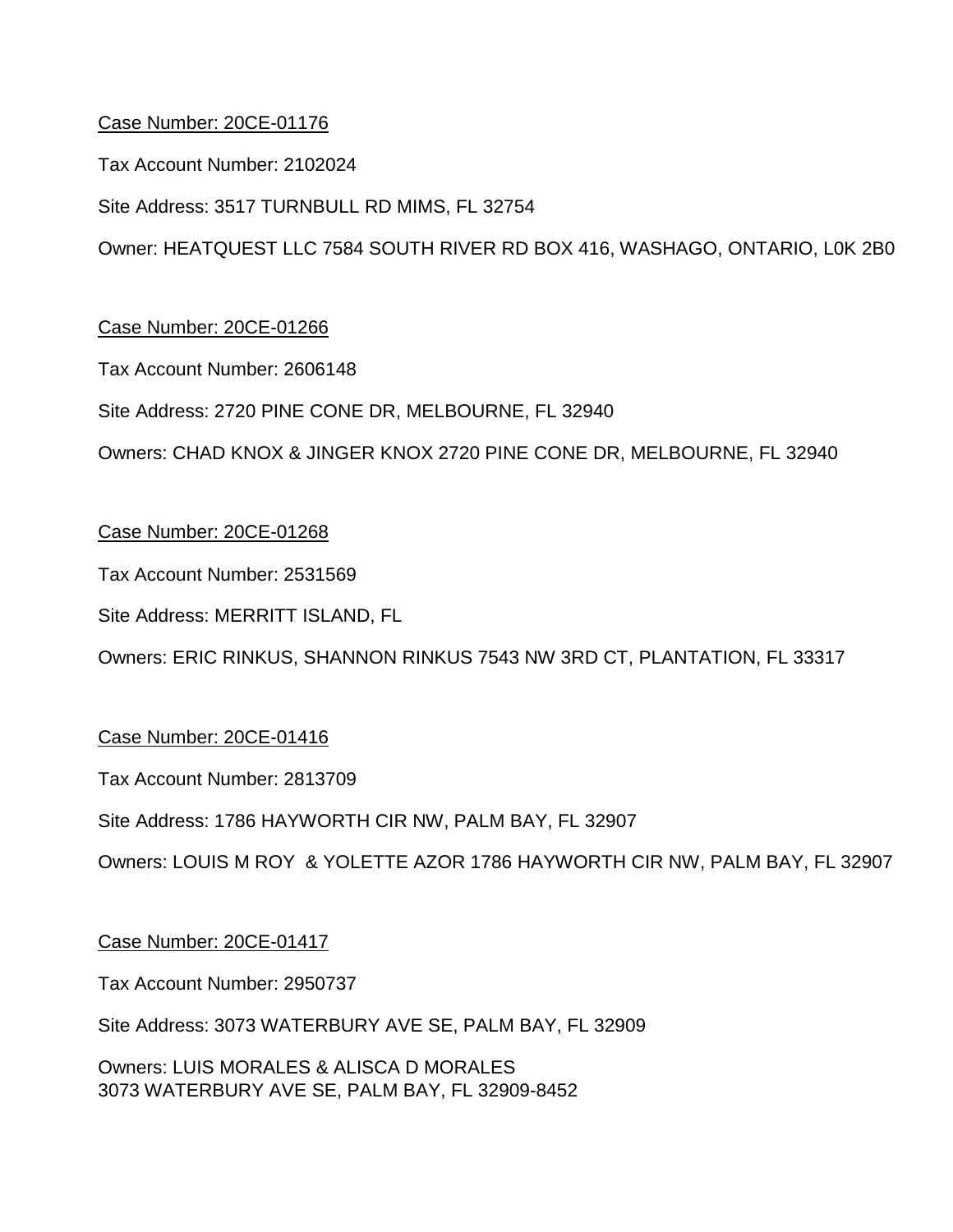Tax Account Number: 2925982

Site Address: 147 BALI ST SE, PALM BAY, FL 32909

Owners: FRANCOIS EVENS & DANIELLA DEBROSSE 147 BALI ST SE, PALM BAY, FL 32909

#### Case Number: 20CE-01419

Tax Account Number: 2939162

Site Address: 1265 SYKES RD SE, PALM BAY, FL 32909

Owners: GARNETT JAMES MILLER & KERON TANEISHA MILLER 1265 SE SYKES RD, PALM BAY, FL 32909-5536

#### Case Number: 20CE-01421

Tax Account Number: 2904419

Site Address: 875 GEARY ST SW, PALM BAY, FL 32908

Owner: BLOSSOM BAY LLC 137 NE DEAUVILLE AVE, PALM BAY, FL 32907-308

#### **Others**

#### Case Number: 10CE-00046

Tax Account Number: 2423899

Site Address: 1633 LAKE DR, COCOA, FL 32926

Previous Owner: SCREAMING EAGLE INVESTMENTS INC 103 RIVER HEIGHTS DR, COCOA, FL 32922

New Owner: SUNSHINE MOBILE HOME PARK LLC, 25 SE 2ND AVENUE, SUITE 220 MIAMI, FL 33131 by ORIAH BENGAL, MEMBER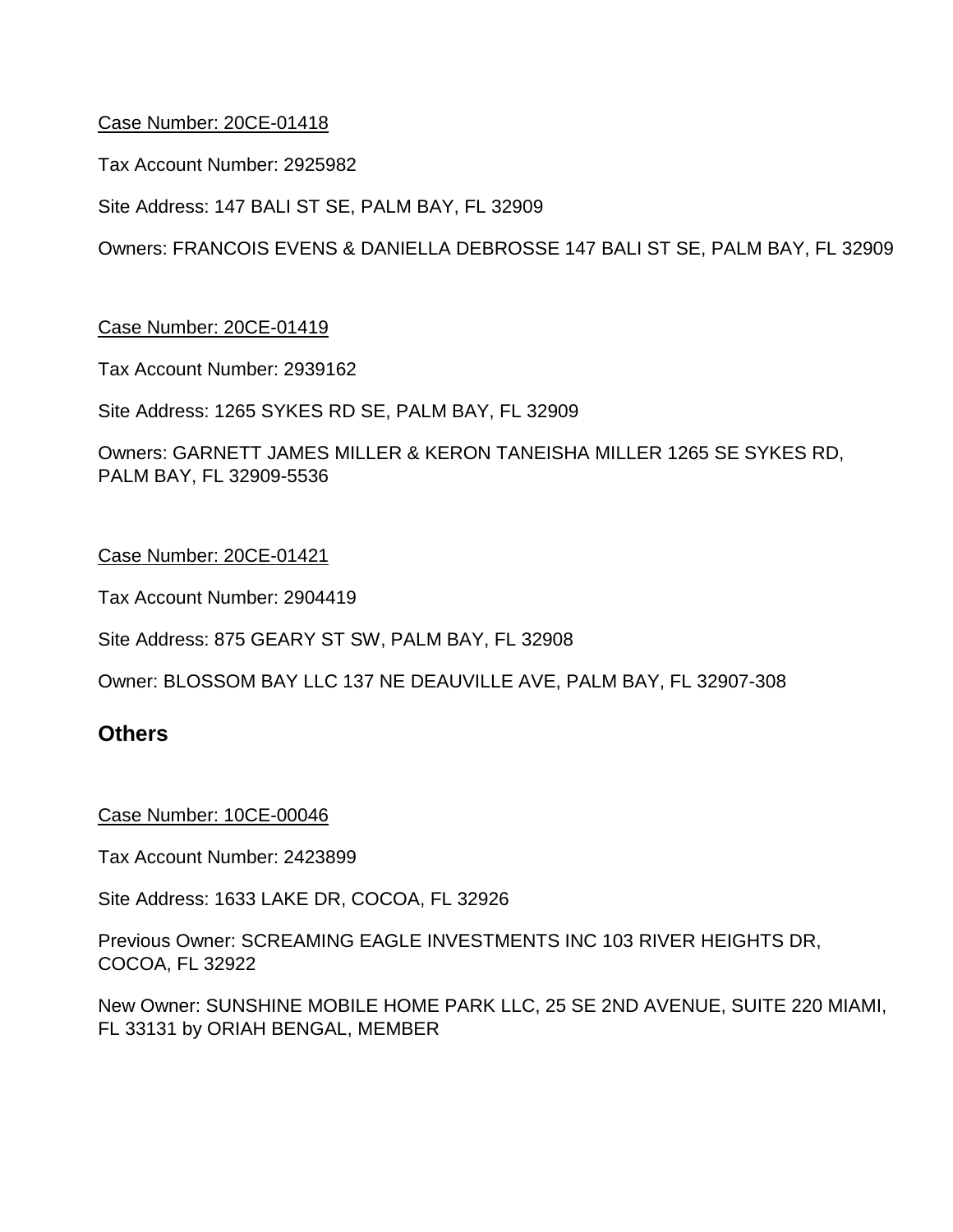#### Case Number: 11CE-01073

Tax Account Number: 2416717

Site Address: 1512 CLEARLAKE CT, COCOA FL 32922

Previous Owner: ABDELHAQ TLOHI 1512 CLEARLAKE CT, COCOA FL 32922

New Owner: WILMGTON TRUST, NATIONAL ASSOCIATION, AS SUCCESOR TRUST TO CITIBANK, N.A., AS TRUSTEE FOR FIRST FRANKLIN MORTGAGE LOAN TRUST, MORTGAGE LOAN ASSET-BACKED CERTIFICIATES, SERIES 2005-FF12, C/O NATIONSTAR MORTGAGE LLC, P.O. BOX 619080 DALLAS, TX 75261

#### Case Number: 14CE-00789

Tax Account Number: 2102528

Site Address: 3635 LATIMAR ST, MIMS, FL 32754

Previous Owner: CHRISTOPHER ROTHWELL

New Owners: SCOTT L SCHAFFER & MARTHA O SCHAFFER

#### Case Number: 15CE-00704

Tax Account Number: 2727661

Site Address: 370 E RIVIERA BLVD, INDIALANTIC, FL 32903

Previous Owners: MARY ANN SCARCELLA & THOMAS M JENNINGS

New Owners: RIVIERA BLVD E LAND TRUST #370 DATED 3/16/2020, JOSEPH D DOTO, BENEFICIARY 4534 HIGHLAND CREEK DR, PLANT CITY FL 33567

#### Case Number: 15CE-02256

Tax Account Number: 2727661

Site Address: 370 E RIVIERA BLVD, INDIALANTIC, FL 32903

Previous Owners: MARY ANN SCARCELLA & THOMAS M JENNINGS

New Owners: RIVIERA BLVD E LAND TRUST #370 DATED 3/16/2020, JOSEPH D DOTO, BENEFICIARY 4534 HIGHLAND CREEK DR, PLANT CITY FL 33567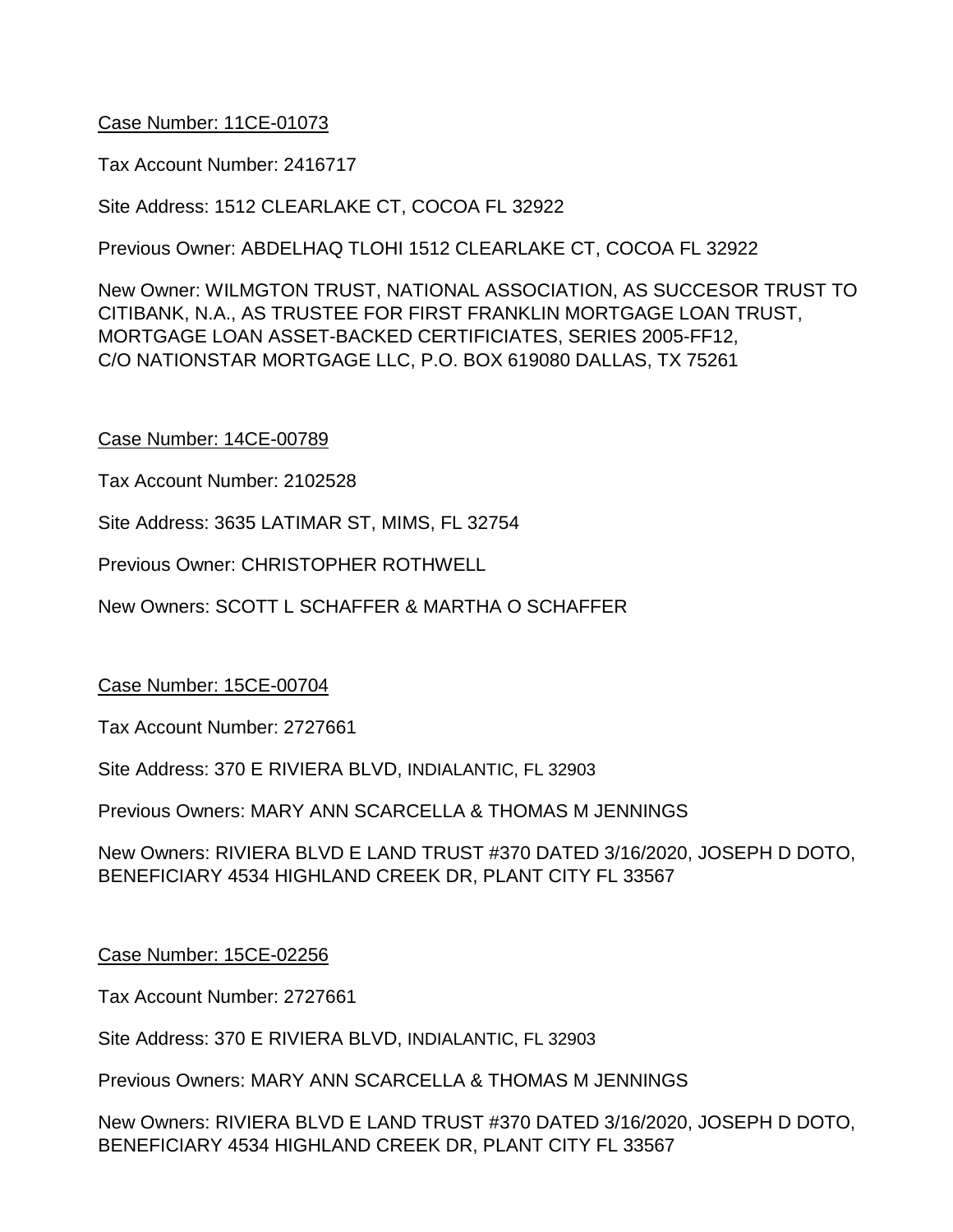#### Case Number: 16CE-01021

Tax Account Number: 2719482

Site Address: 432 LINDA LN, MELBOURNE, FL 32935

Previous Owners: MARY L SMITH & LEE A SMITH

New Owner: EARL SLATTUM 6730 FLORIDANA AVE, MELBOURNE BEACH, FL 32951

Case Number: 16CE-01716

Tax Account Number: 2716292

Site Address: 124 E CORAL WAY, PALM BAY, FL 32908

Owner: ESTATE OF ALAN R GROVER

Applicant: VICTOR S KOSTRO, Attorney for Estate & Personal Representative, Joelle Grover, 100 RIALTO PL STE 707, MELBOURNE, FL 32901-3071

Case Number: 16CE-02169

Tax Account Number: 2104728

Site Address: 2040 OLD DIXIE HWY, TITUSVILLE, FL 32796

Owner: EMPIRIA CORP 18486 NW 22ND ST, PEMBROKE PINES, FL 33029-3810

Case Number: 17CE-00495

Tax Account Number: 2951688

Site Address: 1620 HILL AVE, MERRITT ISLAND, FL 32953

Owner: RUTH HENDERSON PO BOX 541021, MERRITT ISLAND, FL 32954-1021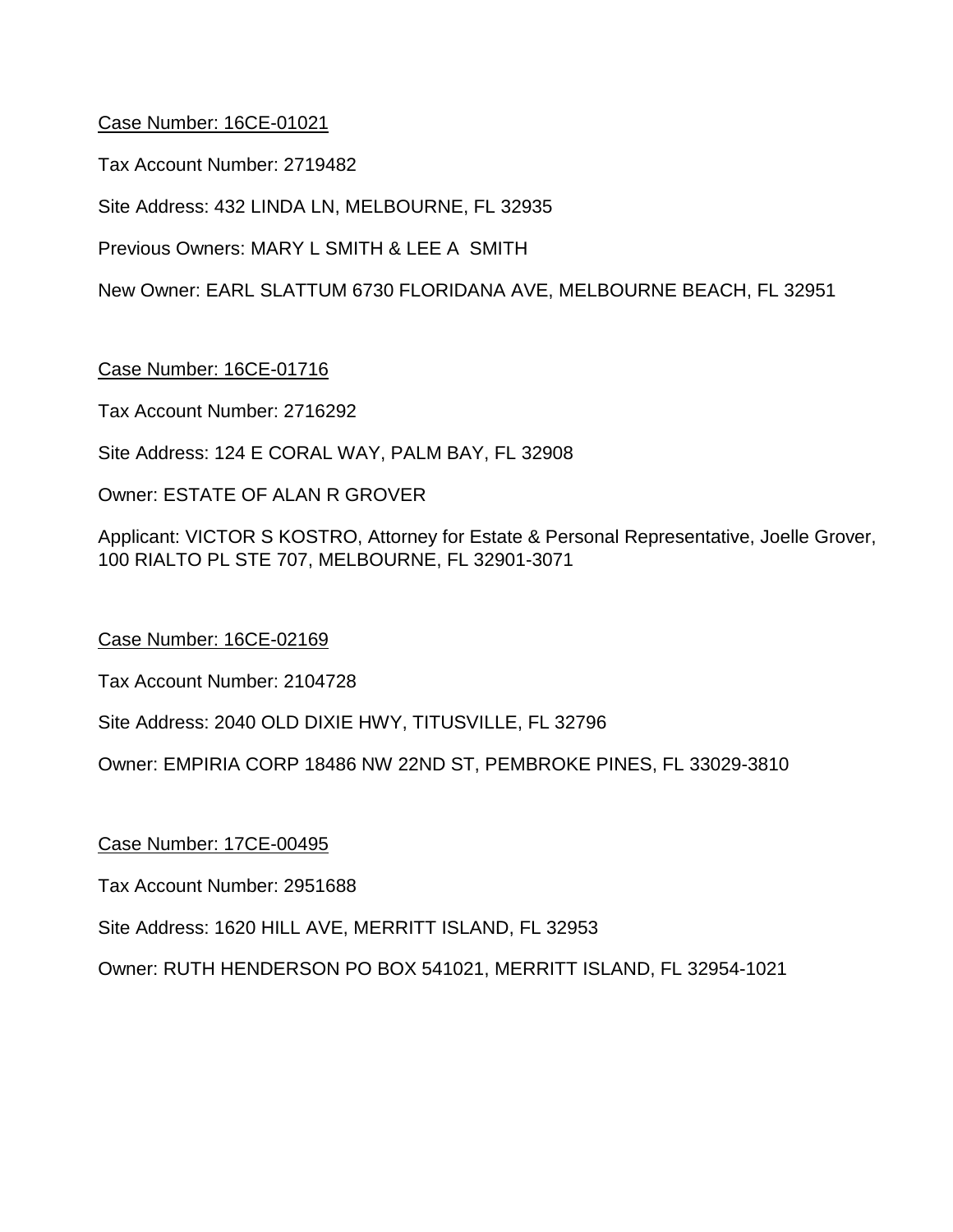#### Case Number: 17CE-01571

Tax Account Number: 2104728

Site Address: 2040 OLD DIXIE HWY, TITUSVILLE, FL 32796

Owner: EMPIRIA CORP 18486 NW 22ND ST, PEMBROKE PINES, FL 33029-3810

#### Case Number: 17CE-02154

Tax Account Number: 2727661

Site Address: 370 E RIVIERA BLVD, INDIALANTIC, FL 32903

Previous Owners: MARY ANN SCARCELLA & THOMAS M JENNINGS

New Owners: RIVIERA BLVD E LAND TRUST #370 DATED 3/16/2020, JOSEPH D DOTO, BENEFICIARY 4534 HIGHLAND CREEK DR, PLANT CITY FL 33567

#### Case Number: 18CE-00163

Tax Account Number: 2423899

Site Address: 1633 LAKE DR, COCOA, FL 32926

Owner: SUNSHINE MOBILE HOME PARK LLC, 25 SE 2ND AVENUE, SUITE 220 MIAMI, FL 33131, ORIAH BENGAL, MEMBER

#### Case Number: 18CE-00552

Tax Account Number: 2510250

Site Address: 1070 LEE AVE, ROCKLEDGE, FL 32955

Previous Owners: ANTOINETTE M CULBERTSON PO BOX 560256 ROCKLEDGE, FL 32956-0256

New Owner: ROGER C VAUGHN POBOX 321202, COCOA BEACH, FL 32932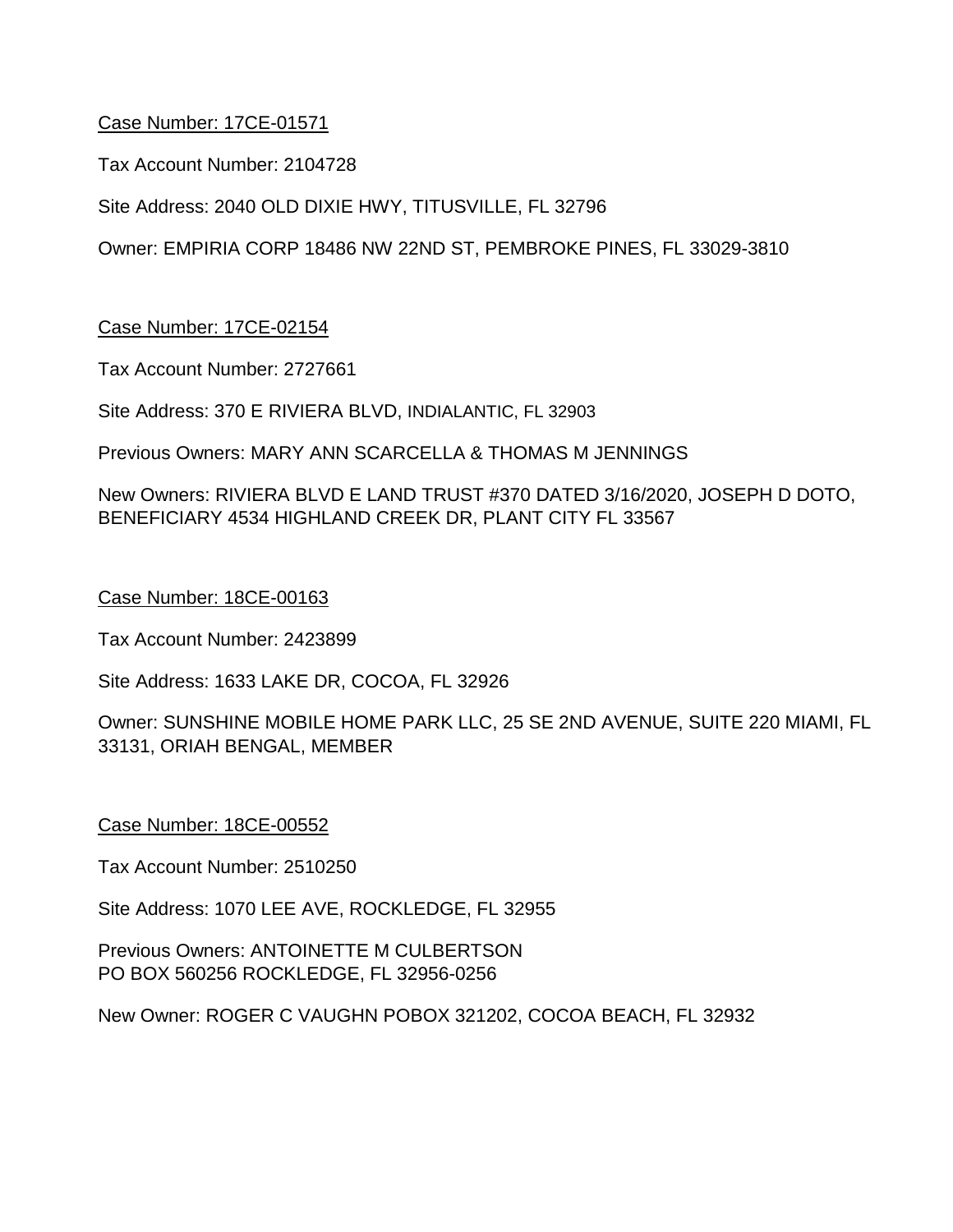#### Case Number: 19CE-00432

Tax Account Number: 2411110

Site Address: 15 VANGUARD DR, COCOA, FL 32926

Previous Owner: DOUGLAS J KING, DONNA K KING 1831 NE FERN AVE PINETTA, FL 32350

New Owner: NO 15 VANGUARD LAND TRUST DTD 5/1/2020 310 CHENEY HWY, TITUSVILLE FL 32780, HEITH MOHLER, Beneficiary

#### Case Number: 19CE-01965

Tax Account Number: 2104728

Site Address: 2040 OLD DIXIE HWY, TITUSVILLE, FL 32796

Owner: EMPIRIA CORP 18486 NW 22ND ST, PEMBROKE PINES, FL 33029-3810

#### Case Number: 19CE-01977

Tax Account Number: 2829262

Site Address: 127 MEMORY LANE NE, PALM BAY, FL 32907

Owners: WILLIAM CHUNG, TABITHA L LOGUE-CHUNG 127 MEMORY LANE NE, PALM BAY, FL 32907

#### Case Number: 19CE-02509

Tax Account Number: 2716292

Site Address: 124 E CORAL WAY, PALM BAY, FL 32908

Owner: ESTATE OF ALAN R GROVER

Applicant: VICTOR S KOSTRO, Attorney for Estate & Personal Representative, Joelle Grover, 100 RIALTO PL STE 707, MELBOURNE, FL 32901-3071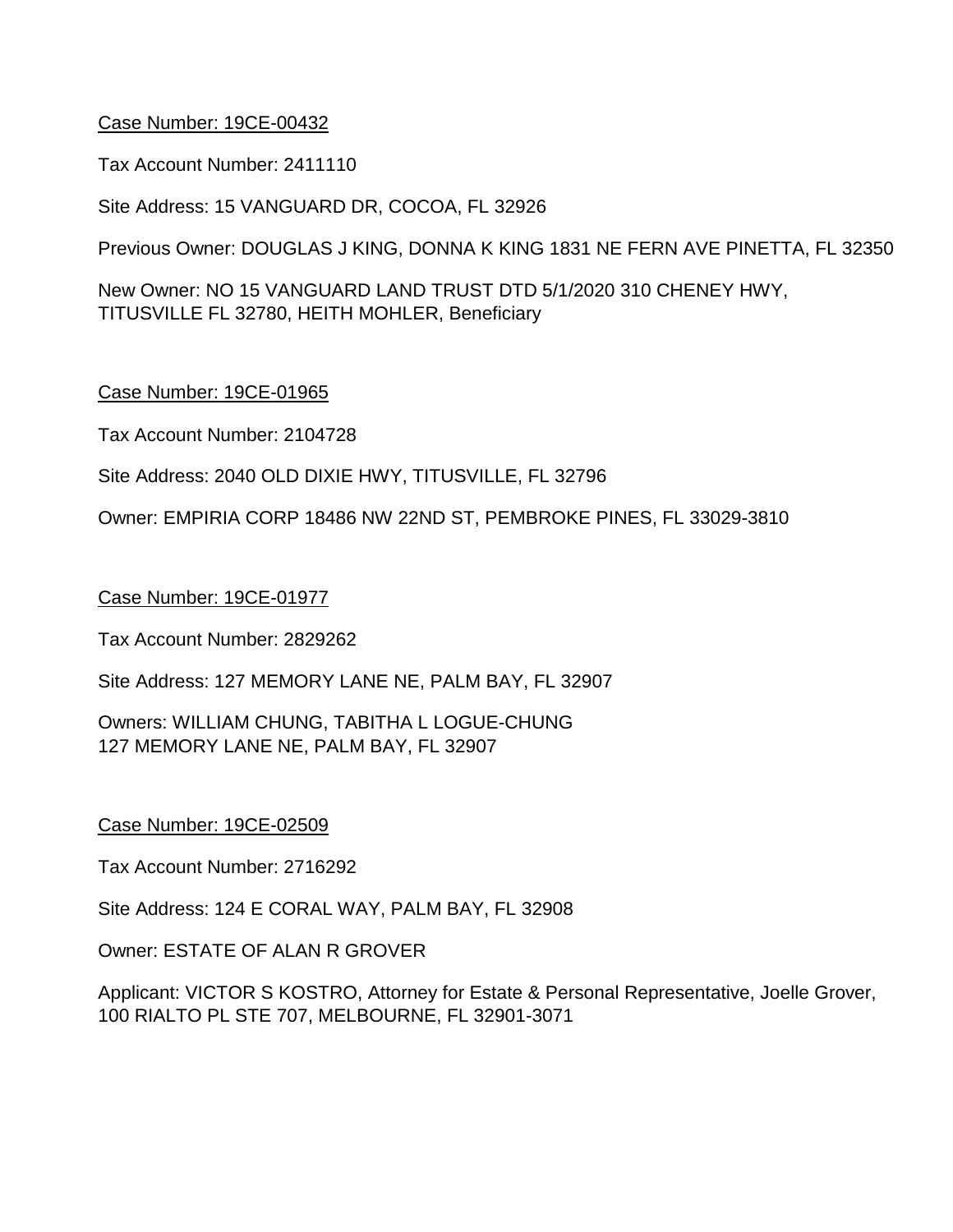Tax Account Number: 2105718

Site Address: 1630 WEST CT, TITUSVILLE, FL 32796

Owner: FAITH LONG ECKHARDT 1630 WEST CT, TITUSVILLE, FL 32796

#### Case Number: 20CE-00360

Tax Account Number: 2303631

Site Address: 4659 HUBER ST, COCOA, FL 32927

Owner: PEGGY WHITEHEAD LIFE ESTATE 4659 HUBER ST, COCOA, FL 32927-8316 by Victor Watson, Attorney

#### Case Number: 20CE-00580

Tax Account Number: 2951282

Site Address: 2851 GRANT AVE SE, PALM BAY, FL 32909

Owners: LILIANA L URIBE, ITALO S JARA 2851 GRANT AVE SE, PALM BAY, FL 32909

## **Impositions**

Case Number: 14CE-01654

Tax Account Number: 2409336

Site Address: 418 LINCOLN RD, COCOA FL 32926

Owner: MARY B SMITH ESTATE 418 LINCOLN RD, COCOA FL 32926

Case Number: 18CE-01904

Tax Account Number: 2801287

Site Address: 2025 NEW YORK ST, MELBOURNE, FL 32904

Owner: TOMMY M BEATTY 2025 NEW YORK ST, MELBOURNE, FL 32904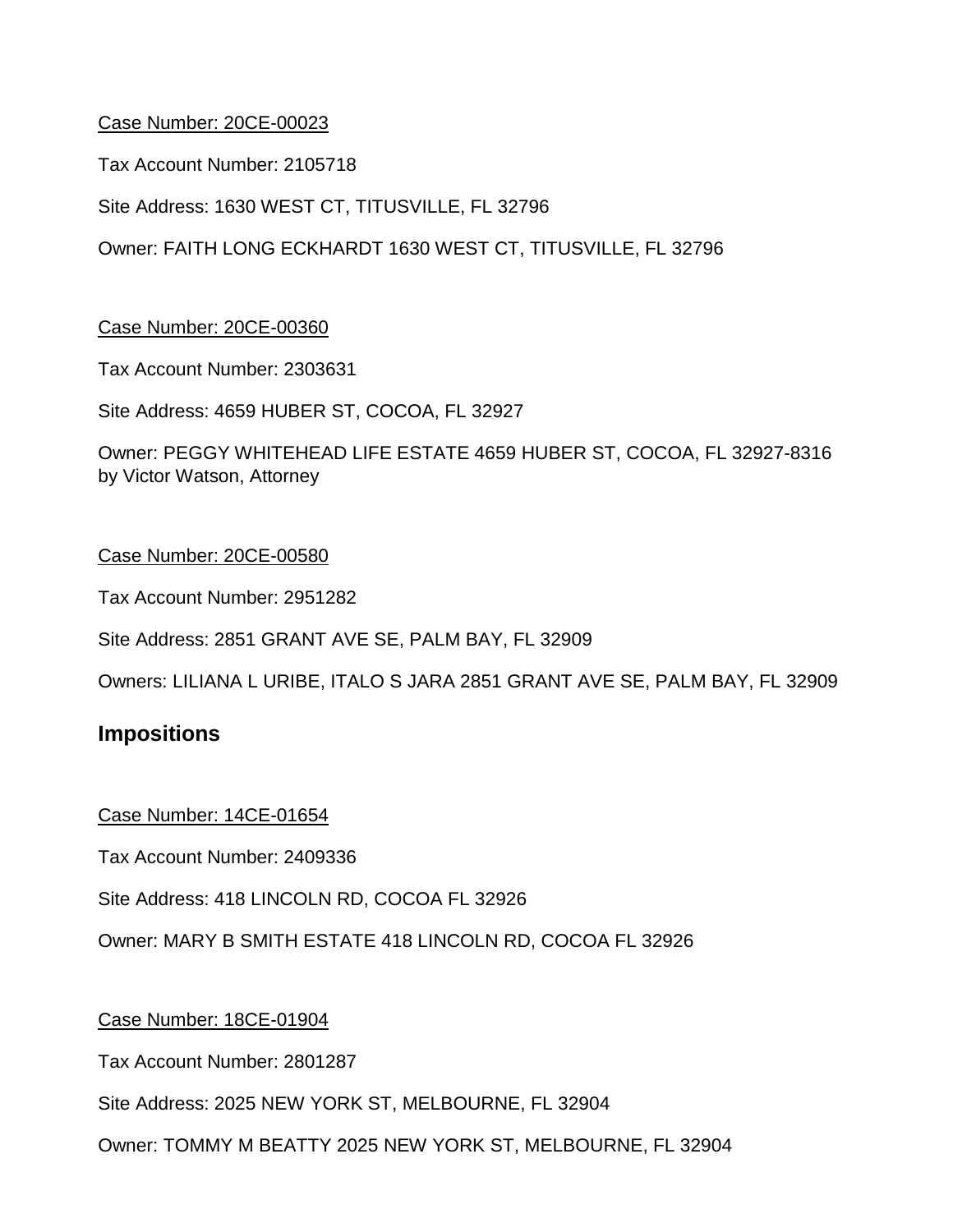#### Case Number: 19CE-00649

Tax Account Number: 2410511

Site Address: 165 GATOR DR, MERRITT ISLAND, FL 32953

Owners: ERIC OBLOY & AMANDA OBLOY 165 GATOR DR, MERRITT ISLAND, FL 32953-8139

#### Case Number: 19CE-01768

Tax Account: 2311032

Site Address: 6630 DALLAS AVE, COCOA, FL 32927

Owner: CAROLYN M CAMPBELL LIFE ESTATE 6630 DALLAS AVE, COCOA, FL 32927

#### Case Number: 19CE-01871

Tax Account Number: 2403475

Site Address: 5381 CALAMONDIN AVE, COCOA, FL 32926

Owner: RYAN CHRISTOPHER ENOS 5381 CALAMONDIN AVE, COCOA, FL 32926-2008

#### Case Number: 19CE-01956

Tax Account Number: 2302596

Site Address: 228 CAPRON RD, COCOA, FL 32927

Owner: ROBERT PORTER PO BOX 10148, COCOA, FL 32927-0148

#### Case Number: 19CE-02497

Tax Account Number: 3007889

Site Address: 3985 12TH ST, MICCO, FL 32976

Owner: CHERYL ELSESSOR 9670 RIVERVIEW DR, SEBASTIAN, FL 32976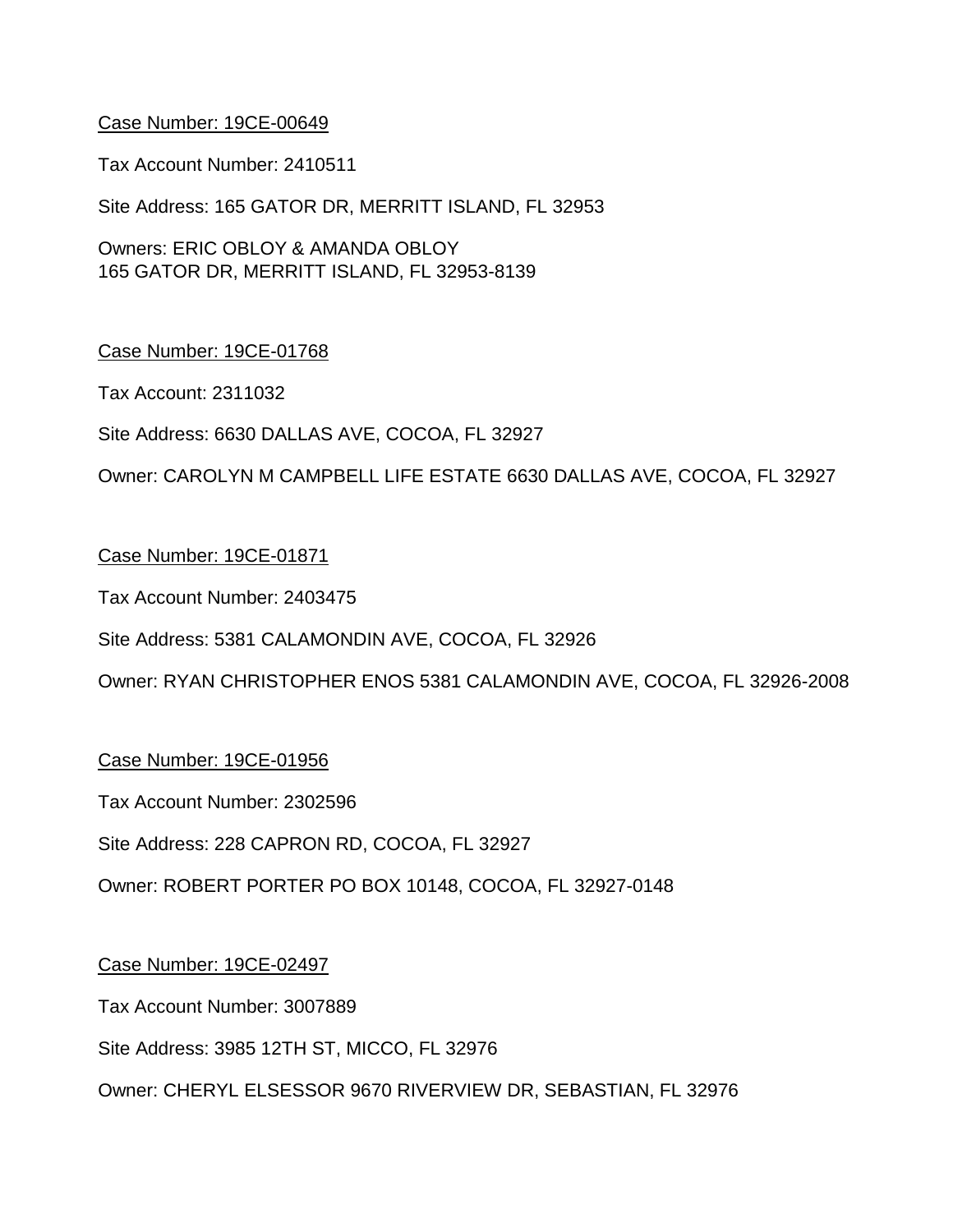Tax Account Number: 2411271

Site Address: 3451 N INDIAN RIVER DR, COCOA, FL 32926

Owners: BROOK A CHARLTON, DONNA M CHARLTON 3451 N INDIAN RIVER DR, COCOA, FL 32926

#### Case Number: 20CE-00168

Tax Account Number: 2608525

Site Address: 661 SECOND AVE, SATELLITE BEACH, FL 32937

Owner: RONNIE MELVIN HAYS 661 SECOND AVE, SATELLITE BEACH, FL 32937

#### Case Number: 20CE-00354

Tax Account Number: 2501210

Site Address: 1344 EMMA DR, MERRITT ISLAND, FL 32952

Owner: MICHAEL L GREEK 1344 EMMA DR, MERRITT ISLAND, FL 32952

#### Case Number: 20CE-00386

Tax Account Number: 2718008

Site Address: 1515 ALPHA DR, MELBOURNE, FL 32935

Owners: BELA S ERDOS, PAMELA H ERDOS, TRUSTEES OF THE BELA AND PAMELA ERDOS 2004 REVOCABLE TRUST DATED 2/26/04 3360 S ATLANTIC AVE #109 COCOA BEACH, FL 32931

#### Case Number: 20CE-00639

Tax Account Number: 2431766

Site Address: 1623 WAVECREST ST, MERRITT ISLAND, FL 32952

Owner: UNIQUE PAINTING INVESTMENTS LLC 6599 HENRICH DR, ORLANDO, FL 32818-5336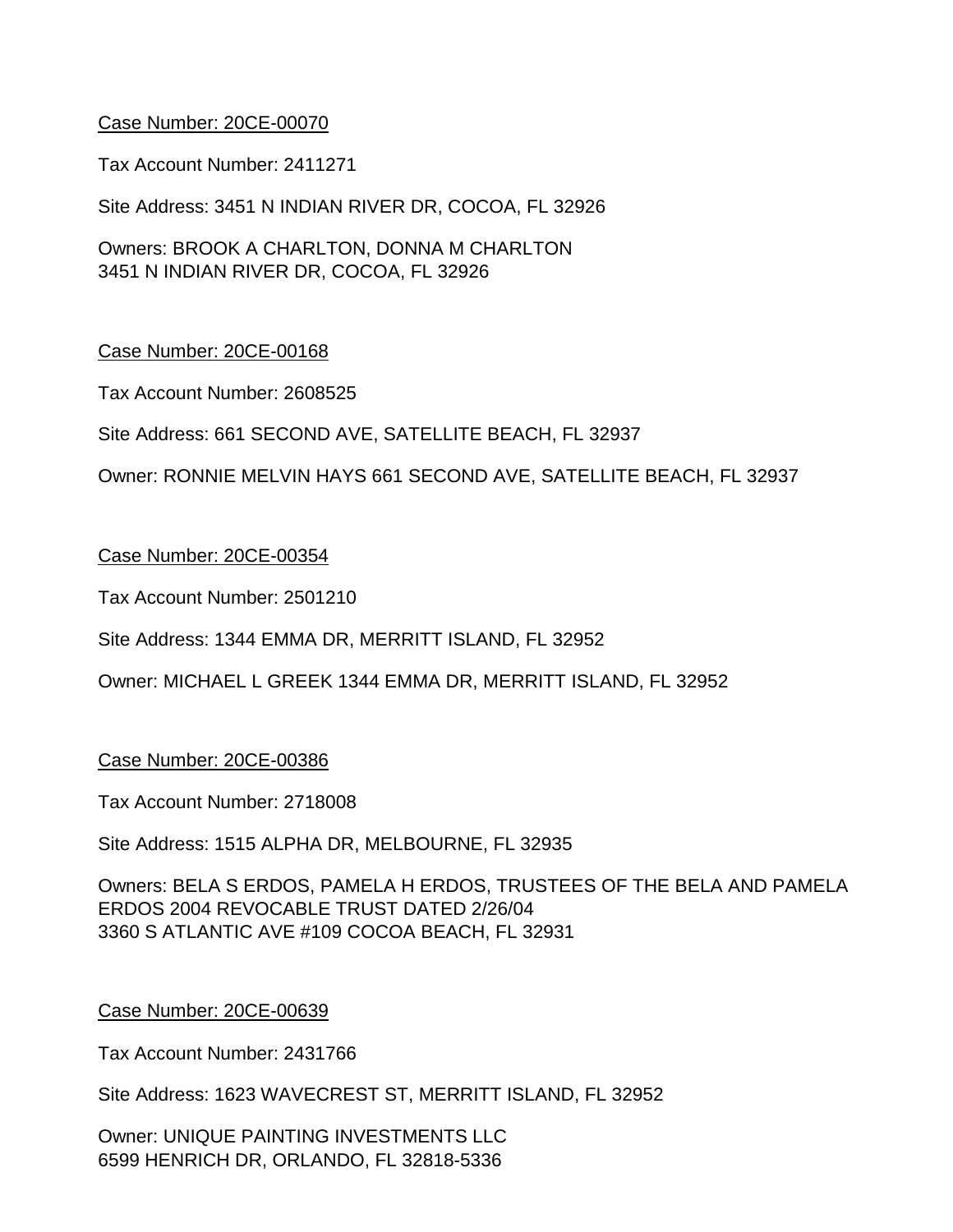## **Acknowledgements**

#### Case Number: 11CE-02225

Tax Account Number: 2317364

Site Address: 363 ROBYN ST, COCOA, FL 32927

Previous Owner: CLEVELAND HINSON 1108 HOLMES ST, COCOA, FL 32922

New Owner: NATIONAL TAX ASSET GROUP c/o CHRIS PONSOLDT

#### Case Number: 11CE-01063 (06-2545)

Tax Account Number: 2434985

Site Address: 6770 RIDGEWOOD AVE, UNIT 602, COCOA BEACH, FL 32931

Owners: JOE A & LAVONA J MILLER 1560 LAVONA DR, SAGINAW, MI 48603

#### Case Number: 13CE-02382

Tax Account Number: 2305457

Site Address: 6785 CECIL RD, COCOA, FL 32926

Owner: US BANK NATIONAL ASSOCIATION, TRUSTEE, SUCCESSOR IN INTEREST TO BANK OF AMERICA NATIONAL ASSOCIATION, TRUSTEE AS SUCCESSOR BY MERGER TO LASALLE BANK NATIONAL ASSOCIATION, TRUSTEE FOR CERTIFICATEHOLDERS OF BEAR STEARNS ASSET BACKED SECURITIES I LLC, ASSET-BACKED CERTIFICATES, SERIES 2006-HE10 C/O SELECT PORTFOLIO SERVICES INC 3815 SOUTH WEST TEMPLE,SALT LAKE CITY, UT 84115

#### Case Number: 17CE-01768

Tax Account Number: 2511497

Site Address: 1155 TWO OAKS BLVD, MERRITT ISLAND, FL 32952

Owners: ALEXANDER G KENNEDY & CHERYL ANNE KENNEDY 1155 TWO OAKS BLVD, MERRITT ISLAND, FL 32952